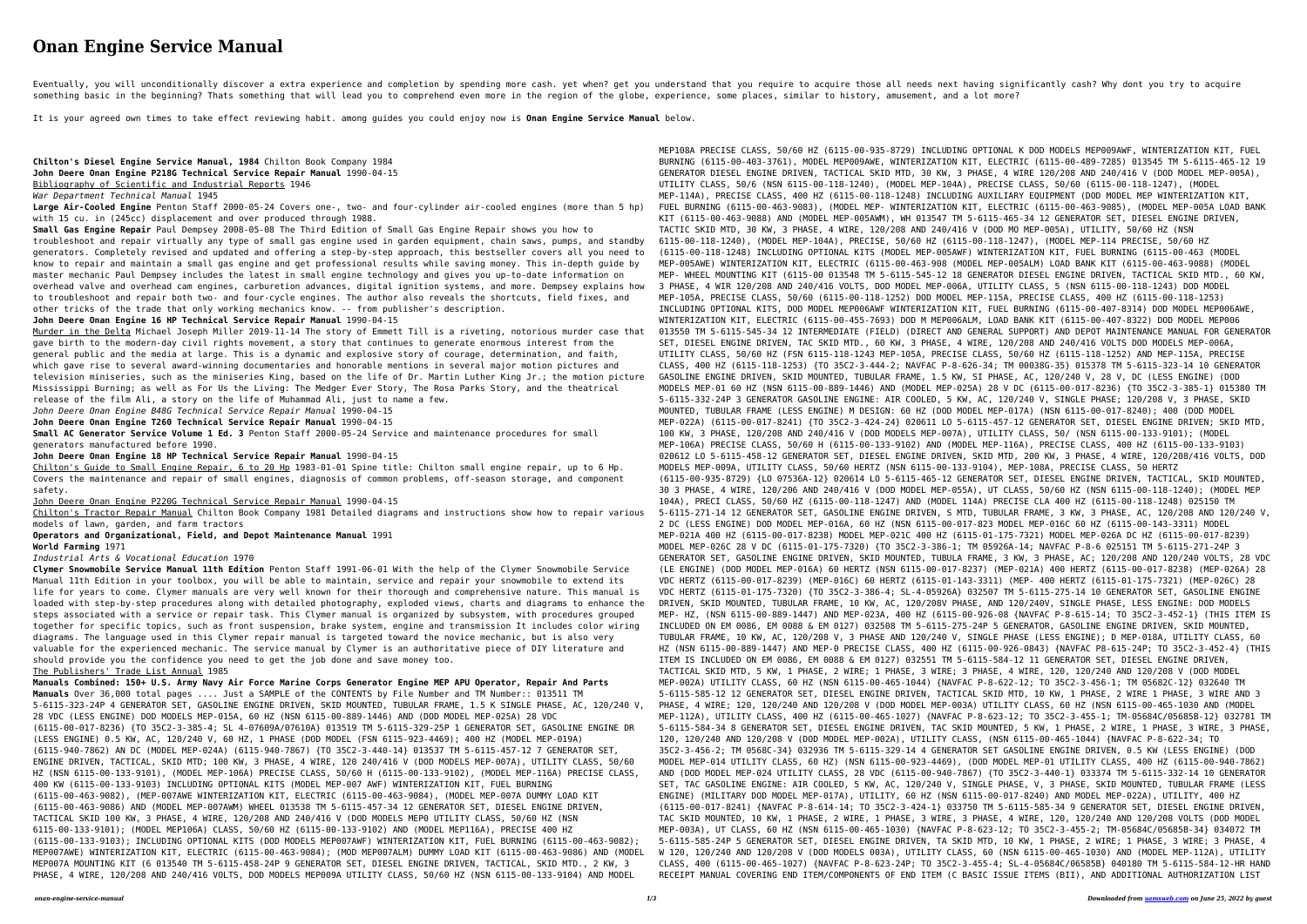(AAL GENERATOR SET, DIESEL ENGINE DRIVEN, TACTICAL SKID MTD, 5 KW, 1 WIRE; 1 PH, 3 WIRE; 3 PH, 4 WIRE, 120, 120/240 AND 120/208 V (D MEP-002A) UTILITY CLASS, 60 HZ (NSN 6115-00-465-1044) 040833 TM 5-6115-458-12-HR HAND RECEIPT MANUAL COVERING THE END ITEM/COMPONENTS OF END ITE BASIC ISSUE ITEMS (BII), AND ADDITIONAL AUTHORIZATION LIST (AA GENERATOR SET, DIESEL ENGINE DRIVEN, TACTICAL, SKID MOUNTED, 20 3 PHASE, 4 WIRE, 120/208 AND 240/416 V (DOD MODEL MEP-009A), UT CLASS, 50/60 HZ (NSN 6115-00-133-9104) AND (DOD MODEL MEP-108A) PRECISE CLASS, 50/60 HZ (6115-00-935-8729) 040843 TM 5-6115-593-34 GENERATOR SET, DIESEL ENGINE DRIVEN, TAC SKID MTD, 500 KW, 3 PHASE, 4 WIRE, 120/208 AND 240/416 VOLTS DOD MODEL, MEP-029A, CLASS UTILITY, 50/60 HZ, (NSN 6115-01-030- DOD MODEL, MEP-029B, CLASS UTILITY, 50/60 HZ, (6115-01-318-6302 INCLUDING OPTIONAL KITS DOD MODEL, MEP-029AHK, HOUSING KIT, (6115-01-070-7550), DOD MODEL, MEP-029ACM, AUTOMATIC CONTROL MO (6115-01-275-7912) DOD MODEL, MEP-029ARC, REMOTE CONTROL MODULE (6110-01-070-7553) DOD MODEL, MEP-029ACC, REMOTE CONTROL CABLE, (6110-01-087-4127) {NAVFAC P-8 041070 TM 5-6115-593-12 GENERATOR SET, ENGINE DRIVEN, TACTICAL SKID MTD, 500 KW, 3 PHASE, 4 WIRE; 120/ 240/416 VOLTS DOD MODEL MEP-029A; CLASS UTILITY, HERTZ 50/60; (NSN 6115-01-030-6085); MEP-029B; UTILITY; 50/60; (6115-01-318- INCLUDING OPTIONAL KTS DOD MODELS MEP-029AHK; NOMENCLATURE HOUS (6115-01-070-7550) MEP-029ACM; AUTOMATIC CONTROL MODULE; (6115-01-275-7912); MEP-029ARC, REMOTE CONTROL MODULE, (6110-01-070-7553); MEP-029ACC, REMOTE CONTROL CABLE (6110-01-087-4127) {TO 35C2-3-463-1} 041338 LO 55-1730-229-12 POWER UNIT, AVIATION, MULTI-OUTPUT GTED ELECTRICAL, HYDRAULIC, PNEUMATIC (AGPU), WHEEL MOUNTED, SELF-PROPELLED, TOWABLE DOD MODEL-MEP-360A, CLASS-PRECISE, HERTZ-400, (NSN 1730-01-144-1897 042791 TM 5-6115-457-12-HR HAND RECEIPT MANUAL COVERING THE BASIC ISSUE ITEMS (BII) FOR GE SET, DIESEL ENGINE DRIVEN, TACTICAL, SKID MTD; 100 KW, 3 PHASE, 120/208 AND 240/416 V (DOD MODELS MEP007A), UTILITY CLASS, 50/6 (NSN 6115-00-133-9101), (MODEL MEP-106A), PRECISE CLASS, 50/60 (6115-00-133-9102) AND (MODEL MEP116A) PRECISE CLASS, 400 HZ (6115-00-133-9103) 043437 TM 5-6115-593-24P 1 GENERATOR SET, DIESEL ENGINE DRIVEN, TACTICAL SKID MOUNTED, 500 KW, 3 PHA 4 WIRE; 120/208 AND 240/416 VOLTS DOD MODEL MEP-029A UTILITY CL 50/60 HZ (NSN 6115-01-030-6085) MEP-029B UTILITY CLASS, 50/60 (6115-01-318-6302) INCLUDING OPTIONAL KITS DOD MODEL MEP-029AHK HOUSING KIT (6115-01-070-7550) MEP-029ACM AUTOMATIC CONTROL MOD (6115-01-275-7912) MEP-029ARC REMOTE CONTROL MODULE (6110-01-070-7553) MEP-029ACC REMOTE CONTROL CABLE (6110-01-087 {NAVFAC P-8-631-24P; TO 35C2-3-463-4} 044703 TM 5-6115-545-12-HR HAND RECEIPT MANUAL COVERING COMPONENTS OF END ITEM (COEI), BAS ITEMS (BII), AND ADDITIONAL AUTHORIZATION LIST (AAL) FOR GENERA DIESEL ENGINE DRIVEN, TACTICAL SKID MTD, 60 KW, 3 PHASE, 4 WIRE 120/208 AND 240/416 V (DOD MODELS MEP-006A) UTILITY CLASS, 50/6 (NSN 6115-00-118-1243), (MODEL MEP-105A) PRECISE CLASS, 50/60 H (6115-00-118-1252) AND (MODEL MEP-115A) PRECISE CLASS, 400 HZ (6115-00-118-1253) 050998 TM 5-6115-600-12 8 GENERATOR DIESEL ENGINE DRIVEN, TACTICAL SKID MTD, 100 KW, 3 PHASE, 4 WIR 120/208 AND 240/416 V (DOD MODEL MEP-007B) CLASS UTILITY, 50/60 (NSN 6115-01-036-6374) INCLUDING OPTIONAL KITS, DOD MODEL MEP00 WINTERIZATION KIT, FUEL BURNING AND MEP007BWE WINTERIZATION KIT ELECTRIC 051007 TM 5-6115-600-24P 4 GENERATOR SET, DIESEL ENGINE DRIVEN, 100 KW, 3 PHASE, 4 WIRE, 120/208 AND VOLTS (DOD MODEL MEP-007B), UTILITY CLASS, 50/60 HZ (NSN 6115-01-036-6374) INCLUDING OPTIONAL KITS, DOD MODEL MEP007BWF, WINTERIZATION KIT, FUEL BURNING AND MEP007BWE WINTERIZATION KIT, ELECTRIC {TO 35C2-3-442-14; NAVFAC P-8-628-24P; SL-4-07464B} 057268 LO 5-6115-600-12 GENERATOR SET, DIESEL ENGINE DRIVEN; TACTICAL, SKID MTD, 100 KW PHASE, 4 WIRE; 120/208 AND 240/416 V (DOD MODEL MEP007B), CLASS UTILITY, 50/60 HZ (NSN 6115-01-036-6374) 057513 LO 5-6115-604-12 GENERATOR SET, DIESEL ENGINE DRIVEN, AIR TRANSPORTABLE; SKID MT 750 KW, 3 PHASE, 4 WIRE; 2400/4160 AND 2200/3800 VOLTS (DOD MOD MEP208A) CLASS PRIME UTILITY, HZ 50/60 (NSN 6115-00-450-5881) {LI 6115-12/9} 060183 TM 5-6115-612-24P 6 GENERATOR SET, AVIATION, GAS TURBINE ENGINE DRIVEN, INTEGRA TRAILER MOUNTED, 10KW, 28 VOLTS MODEL MEP-362A, PRECISE, DC (NSN 6115-01-161-3992) {TM 6115-24P/1; AG-320B0-IPE-000; TO 35C2-3-471-4} 060188 TM 5-6115-612-34 4 GENERATOR SET, AVIATION, GAS TURBINE ENG DRIVEN, INTEGRAL TRAILER MOUNTED 10KW 28 VOLTS DOD MODEL MEP 36 PRECISE, DC, (NSN 6115-01-161-3992) {AG-320BO-MME-OOO; TM 6115- TO 35C2-3-471-2} 060645 LO 5-6115-612-12 AVIATION GENERATOR SET, GAS TURBINE, ENGINE DRIVEN, INTEGRAL TR MOUNTED, 10KW, 28 VOLTS DC DOD MODEL MEP 362A CLASS PRECISE (NSN 6115-01-161-3992) 060921 TM 55-1730-229-34 5 POWER UNIT, AVIATION, MULTI-OUTPUT GTED, ELECTRICAL, HYDRAULIC, PNEUMATIC (AGPU) WHEEL MOUNTED, SELF-PROPELLED, TOWA AC 400HZ, 3PH, 0.8 PF, 115/200V, 30 KW, DC 28VDC 700 AMPS, PNEUMATIC, 60 LBS/MIN. AT 40 PSIG, HYDRAULIC, 15 GPM AT 3300 PS DOD MODEL MEP-360A, CLASS PRECISE, 400 HERTZ, (NSN 1730-01-144- {AG 320A0-MME-000; TO 35C2-3-473-2; TM 1730-34/1} 060922 TM 55-1730-229-12 8 POWER UNIT, AVIATION, MULTI-OUTPUT GTED ELECTRICAL, HYDRAULIC, PNEUMATIC (AGPU) WHEEL MOUNTED, SELF-PROPELLED, TOWABLE, AC 400HZ, 3PH, 0.8 PF, 115/200V, 30 KW, DC 28 VDC 700 AMPS, PNEUMATIC 60 LBS/M AT 40 PSIG, HYDRAULIC 15 GPM AT 3300 PSIG, DOD MODEL MEP-360A, CLASS PRECISE, HERTZ 400, (NSN 1730-01-144-1897) {AG 320A0-OMM-OOO; TO 35C2-3-473-1; TM 1730-12/1} 061758 LO 5-6115-614-12 GENERATOR SET, DIESEL ENGINE DRIVEN, TACTICAL SKID MTD. 200 KW, 3 PHASE, 4 WIRE, 120/208 AND 240/416 VOLTS MODEL MEP009B, UTILI 50/60 HERTZ, (NSN 6115-01-021-4096) 061772 LO 5-6115-622-12 GENERATOR SET, DIESEL ENGINE-DRIVEN, WHEEL MOUNTED 750-KW, 3-PH 4-WIRE, 2200/3800 AND 2400/4160 VOLTS CUMMINS ENGINE COMPANY IN MODEL KTA-2300G-2 DOD MODEL MEP-012A; CLASS UTILITY; HERTZ 062762 LO 5-6115-615-12 GENERATOR SET, DIESEL ENGINE DRIVEN, TACTICAL SKID MOUNTED, 3 K MODEL 016B; CLASS UTILITY MODE 50/60 HZ (NSN 6115-01-150-4140); DOD MODEL MEP-021B; CLASS UTILITY; MODE 400 HZ (6115-01-151-812 DOD MODEL MEP-026B; CLASS UTILITY; MODE 28 VDC (6115-01-150-036 {LI 05926B/06509B-12/5; P-8-646-LO} 064310 TM 5-6115-626-14&P 2 POWER UNIT PU-406B/M (NSN 6115-00-394-9576) MEP-005A 30 KW 60 HZ GENERATOR SET M200A1 2-WHEEL4-TIRE, MODIFIED TRAILER 064390 TM 5-6115-632-14&P 5 POWER UNIT PU-753/M (NSN 6115-00-033-1 MEP-003A 10 KW 60 HZ GENERATOR SET M116A2 2-WHEEL, 2-TIRE, MODI TRAILER 064392 TM 5-6115-629-14&P 3 POWER PLANT AN/AMJQ-12A (NSN 6115-00-257-1602) (2) MEP-006A 60HZ, GENERATOR SETS (2) M200A1 2-WHEEL, 4-TIRE, MODIFIED TRAIL 064443 TM 5-6115-625-14&P 2 POWER UNIT PU-405A/M (NSN 6115-00-394-9577) MEP-004A 15 KW 60 HZ GENERATOR SET M200A1 2- WHEEL, 4-TIRE, MODIFIED TRAILER (THIS ITEM IS INCLUDED ON EM 0086 & EM 0087) 064445 TM 5-6115-633-14&P 4 POWER PLANT AN/MJQ-18 (NSN 6115-00-033-1398) (2) MEP-003A 1 60 HZ GENERATOR SETS M103A3 2-WHEEL 1 1/2 TON MODIFIED TRAILER 064446 TM 5-6115-628-14&P 4 POWER PLANT AN/MJQ-15 (NSN 6115-00-400-7591) (2) MEP-113A 1 400 HZ GENERATOR SETS, (2) M200A1 2- WHEEL, 4-TIRE, MODIFIED TRA (THIS ITEM IS INCLUDED ON EM 0086) 064542 TM 5-6115-631-14&P 4 POWER PLANT AN/MJQ-16 (NSN 61 15-00-033-1395) (2) MEP-002A 5 KW 60 HZ GENERATOR SETS M103A3 2-WHEEL, 2-TIRE, MODIFIED TRAI 065071 TM 55-1730-229-24P 6 POWER AVIATION, MULTI-OUTPUT GTED ELECTRICAL, HYDAULIC, PNEUMATIC (AG WHEEL MOUNTED, SELF-PROPELLED, TOWABLE AC 400 HZ, 3 PH, 0.8 PF, 115/200V, 30 KW DC 28 VDC 700 AMPS PNEUMATIC 60 LBS/MIN. AT 40 HYDRAULIC 15 GPM AT 3300 PSIG DOD MODEL MEP-360A, CLASS PRECISE 400 HERTZ (NSN 1730-01-144-1897) {TO 35C2-3-473-4; TM 1730-24P/ AG 320A0- IPB-000} 065603 TB 5-6115-593-24 WARRANTY PROGRAM FOR GENERATOR SET DOD MODEL MEP-029A HOUSING K DOD MODEL MEP-029AHK 066727 TM 5-6115-640-14&P 2 POWER AN/MJQ-32 (NSN 6115-01-280-2300) AN/MJQ-33 (6115-01-280-2301) ( MEP-701A 3KW 60 HZ ACOUSTIC SUPPRESSION KIT GENERATOR SETS M116 2-WHEEL, 2-TIRE, 3/4-TON MODIFIED TRAILERS 066808 TM 5-6115-627-14&P 2 POWER PLANT AN/MJQ-10A (NSN 6115-00-394-9582); (2) MEP-005A 30 KW 60 HZ GEN SETS; (2) M200A1 2-WHEEL, 4 TIRE MODIFIED TRAILERS 066809 TM 5-6115-630-14&P 4 POWER UNIT, PU-751/M (NSN 6115-00-033-1373) MEP-002A, 5 KW, 60 HZ GENERATOR SET M116A1 2-WHEEL, 2-TIRE, MODIFIED TRAILER 066824 TM 5-6115-465-10-HR 1 HAND RECEIPT MANUAL COVERING END ITEM/COMPONENTS OF END ITEM (C BASIC ISSUE ITEMS, (BII) AND ADDITIONAL AUTHORIZATION LIST (AAL GENERATOR SET, DIESEL ENGINE DRIVEN, TACTICAL SKID MOUNTED, 30K 4 WIRE, 120/208 AND 240/416 VOLTS - MEP-005A, UTILITY, 50/60 HE (NSN 6115-00-118-1240); MEP-104A, PRECISE, 50/60 HERTZ, (6115-00-118-1247): MEP-114A, PRECISE, 400 HERTZ, (6115-00-118- INCLUDING AUXILIARY EQUIPMENT MEP-005AWF WINTERIZATION KIT, FUE BURNING (6115-00-463-9083); MEP-005AWE, WINTERIZATION KIT, ELEC (6115-00 067310 TM 9-6115-650-14&P 1 POWER PLAN AN/MJQ-25 (NSN 6115-01-153-7742) (2) MEP-112A 10 KW 400 HZ GENE SETS M103A3 2- WHEEL, 2-TIRE, MODIFIED TRAILER 067311 TM 9-6115-653-14&P 2 POWER UNIT PU-732/M (NSN 6115-00-260-3082) MEP-113A 15 KW 400 HZ GENERATOR SET M200 2-WHEEL, 4-TIRE, MODIFIED TRAILER 067544 TM 9-6115-652-14&P 1 POWER UNIT PU-760/M (NSN 6115-00-394-9581) MEP-114A 30 KW 400 HZ GENERATOR M200A1 2-WHEEL, 4-TIRE, MODIFIED TRAILER 067632 TM 9-6115-648-14&P POWER UNIT PU-650B/G (NSN 6115-00-258-1622) MEP-006A 60 KW 60 HZ GENERATOR M200A1 2-WHEEL, 4-TIRE, MODIFIED TRAILER 067744 TM 9-6115-646-14&P 1 POWER UNIT PU-495A/G, (NSN 6115-00-394-9575) AND PU-495B/G, (6115-01-134-0 MEP-007A 100 KW, 60 HZ OR MEP-007B, 100 KW, 60 HZ GENERATOR SET M353-2-WHEEL, 2-TIRE MODIFIED TRAILER 067746 TM 9-6115-651-14&P POWER UNIT 707A/M (NSN 6115-00-394-9573) MEP-115A, 60 KW, 400 HZ GENERATOR M200A1, 2-WHEEL, 4-TIRE, MODIFIED TRAILER 067879 TM 9-6115-647-14&P 1 POWER UNIT PU-789/M (NSN 6115-01-208-9827) MEP-114A, 30 KW 400 HZ GENERATOR SET M353 2-WHEEL, 2- TIRE, MODIFIED TRAILER 069601 TM 9-6115-464-10-HR HAND RECEIPT MANUAL COVERING THE END ITEMS/COMPONENTS OF END IT (COEI), BASIC ISSUE ITEMS (BII), AND ADDITIONAL AUTHORIZATION L (AAL) FOR GENERATOR SET, DIESEL ENGINE DRIVEN, TACTICAL SKID MO 15 KW, 3 PHASE, 4 WIRE, 120/208 AND 240/416 VOLTS DOD MODEL MEP UTILITY CLASS, 50/60 HERTZ (NSN 6115-00-118-1241) DOD MODEL MEP PRECISE CLASS, 50/60 HERTZ (6115-00-118-1245) DOD MODEL MEP-113 PRECISE CLASS, 400 HERTZ (6115-00-118-1244) 069602 LO 9-6115-464-12 GENERATOR SET, DIESEL ENGINE DRIVEN, TACTICAL, SKID MTD, 15KW, 4 WIRE, 120/208 AND 240/416 VOLTS (DOD MODEL MEP 004A) (NSN 6115-00-118-1241); (DOD MODEL MEP 104A) (6115-00-118-1245) (DOD MODEL MEP-113A) (6115-00-118-1244) 069954 TM 9-6115-465-24P 2 GENERATOR SET, DIESEL ENGINE DRIVE TACTICAL SKID MTD. 30KW, 3 PHASE, 4 WIRE, 120/208 AND 240/416 V MODELS; MEP-005A, UTILITY, 50/60 HZ, (NSN 6115-00-118-1240), MEP-104A PRECISE, 50/60 HZ, (6115-00-118-1247), MEP-114A, PRECISE, 400 H (6115-00-118-1248), INCLUDING OPTIONAL KITS, DOD MODELS; MEP-00 WINTERIZATION KIT, FUEL BURNING, (6115-00-463-9083), MEP-005-AW WINTERIZATION KIT, ELECTRIC, (6115-00-463-9085), MEP-002-ALM, L BANK KIT, (6115-00-463-9088), MEP-005-AWM, WHEEL MOUNTING KIT, (6115-00-463-9094) {TO-35C2-3- 070096 TM 9-6115-464-24P 1 GENERATOR S DIESEL ENGINE DRIVEN, TACTICAL SKID MTD., 15KW, 3 PHASE, 4 WIRE 120/208 AND 240/416 VOLTS (DOD MODEL MEP-004A) UTILITY CLASS 50/60 HERTZ (NSN 6115-00-118-1241) (DOD MODEL MEP-103A) PRECISE CLASS 50/60 HERTZ (6115-00-118-1245) (DOD MODEL MEP-113A) PRECI CLASS 400 HERTZ (6115-00-118-1244) INCLUDING OPTIONAL KITS (DOD MODEL MEP-005-AWF) WINTERIZATION KIT, FUEL BURNING (6115-00-463 (DOD MODEL MEP-005-AWE) WINTERIZATION KIT, ELECTRIC (6615-00-46 (DOD MODEL MEP-004-ALM) LOAD BANK KIT (6115-00-191-9201 071025 TM 9-6115-641-10 2 GENERATOR SET SKID MOUNTED, TACTICAL QUIET 5 KW, 60 AND 400 HZ MEP-802A (60 HZ) (NSN 6115-01-274-7387) MEP-812A (400 HZ) (6115-01-274-7391) {TO 35C2-3-456-11} 071026 TM 9-6115-642-10 2 GENERATOR SET SKID MOUNTED, TACTICAL QUIE 10 KW, 60 AND 400 HZ MEP-803A (60 HZ) (NSN 6115-01-275-5061) MEP-813A (400 HZ) (6115-01-274-7392) {TO 35C2-3-455-11; TM 09247A/09248A-10/1} 071028 TM 9-6115-643-10 3 GENERATOR SET, SKID MOUNTED, TACTICAL QUI 15 KW, 50/60 AND 400 HZ MEP-804A (50/60 HZ) (NSN 6115-01-274-73 MEP-814A (400 HZ) (6115-01-274-7393) {TO 35C2-3-445-21} 071029 TM 9-6115-644-10 2 GENERATOR SET, SKID MOUNTED, TACTICAL QUIET 30 KW, 50/60 AND 400 HZ MEP-805A (50/60 HZ), (NSN 6115-01-274-7389) MEP-815A (400 HZ), (6115-01-274-7394) {TO 35C2-3-446-11; TM 09249A/09246A-10/1} 071030 TM 9-6115-645-10 2 GENERATOR SET, SKID MOUNTED, TACTICAL QUIET 60 KW, 50/60 AND 400 HZ MEP-806A (50/60 HZ), (NSN 6115-01-274-7390) MEP-816A (400 HZ), (6115-01-274-7395) {TO 35C2-3-444-11; TM 09244A/09245A-10/1} 071031 LO 9-6115-641-12 GENERATOR SET, SKID MOUNTED, TACTICAL QUIET 5 KW, 60 AND 400 HZ MEP-802A TACTICAL QUIET 60 HZ (NSN 6115-01-274-7387) MEP-812A TACTICAL QUIET 400 HZ (6115-01-274-7391) 071032 LO 9-6115-642-12 GENERATOR SET, SKID MOUNTED, TACTICAL QUIET 10 KW, 60 AND 400 H MEP-803A TACTICAL QUIET 60 HZ (NSN 6115-01-275-5061) MEP-813A TACTICAL QUIET 400 HZ (6115-01-274-7392) 071033 LO 9-6115-643-12 GENERATOR SET, SKID MOUNTED, TACTICAL QUIET 15 KW, 50/60/400 HZ MEP-804A TACTICAL QUIET 50/60 HZ (NSN 6115-01-274-7388) MEP-814 TACTICAL QUIET 400 HZ (6115-01-274-7393) 071034 LO 9-6115-644-12 GENERATOR SET, SKID MOUNTED, TACTICAL QUIET 30 KW, 50/60 AND 40 MEP-805A TACTICAL QUIET 50/60 HZ (NSN 6115-01-274-7389) MEP-815 TACTICAL QUIET 400 HZ (6115-01-274-7394) {LI 09249A/09246A-12} 071035 LO 9-6115-645-12 GENERATOR SET, SKID MOUNTED, TACTICAL QUIET 60 KW, 50/60 AND 40 MEP-806A TACTICAL QUIET 50/60 HZ (NSN 6115-01-274-7390) MEP-816 TACTICAL QUIET 400 HZ (6115-01-274-7395) {LI 09244A/09245A-12} 071036 TB 9-6115-641-24 WARRANTY PROGRAM FOR GENERATOR SET, TACTICAL QUIET 5 KW, 60 AND 400 HZ MEP-802A AND MEP-812A 071037 TB 9-6115-642-24 WARRANTY PROGRAM FOR GENERATOR SET, TACTICAL QUIET 10 KW, 60 AND 400 HZ MEP-803A AND MEP-813A {SI 09247A/09248A-24} 071038 TB 9-6115-643-24 WARRANTY PROGRAM FOR GENERATOR SET, TACTICAL QUIET 15 KW, 50/60 AND 400 HZ MEP-804A AND MEP-814A 071039 TB 9-6115-644-24 WARRANTY PROGRAM FOR GENERATOR SET, TACTICAL QUIET 30 KW, 50/60 AND 400 HZ MEP-805A AND MEP-815A {SI 09249A/09246A-24} 071040 TB 9-6115-645-24 WARRANTY PROGRAM FOR GENERATOR SET, TACTICAL QUIET 60 KW, 50/60 AND 400 HZ MEP-806A AND MEP-816A {SI 09244A/09245A-24} 071541 TM 9-6115-464-12 2 GENERATOR SET, DIESEL ENGINE DRIVEN, TACTICAL SKID MTD, 15 KW, 3 PHASE, 4 WIRE, 120/2 AND 240/416 VOLTS DOD MODEL MED-004A UTILITY CLASS 50/60 HERTZ (NSN 6115-00-118-1241) DOD MODEL MEP-103A PRECISE CLASS 50/60 HERTZ (6115-00-118-1245) DOD MODEL MEP-113A PRECISE CLASS 400 HERTZ (6115-00-118-1244) INCLUDING OPTIONAL KITS DOD MODEL MEP-005-AWF WINTERIZATION KIT, FUEL BURNING (6115-00-463-9083) DOD MODEL MEP-005-AWE WINTERIZATION KIT, ELECTRIC (6115-00-463-9085) DOD MODEL MEP-004-ALM LOAD BANK KIT (6115-00-291 071604 TM 9-6115-645-24P GENERATOR SET, TACTICAL QUIET 60KW, 50/60/400 HZ (NSN 6115-01-274-7390) (MEP-806A) (6115-01-274-7395) (MEP-816A) {TO 35C2-3-444-14; TM 09244A/09245A-24P/3} 071605 TM 9-6115-642-24P GENERATOR SET, TACTICAL QUIET 10 KW, 60/400 HZ (NSN 6115-01-275-5061) (MEP-803A) (6115-01-274-7392) (MEP-813A) {TO 35C2-3-455-14; TM 09247A/09248A-24P/3} 071610 TM 9-6115-643-24P GENERATOR SET, TACTICAL QUIET 15KW, 50/60 - 400 HZ (NSN 6115-01-274-7388) (MEP-804A) (6115-01-274-7393) (MEP-814A) {TO 35C2-3-445-24} 071611 TM 9-6115-644-24P GENERATOR SET, TACTICAL QUIET 30KW, 50/60-400 HZ (NSN 6115-01-274-7389) (MEP-805A) (6115-01-274-7394) (MEP-815A) {TO 35C2-3-446-14; TM 09249A/09246A-24P/3} 071613 TM 9-6115-641-24P GENERATOR SET, TACTICAL QUIET 5 KW, 60/400 HZ (NSN 6115-01-274-7387) (MEP-802A) (6115-01-274-7391) (MEP-812A) {TO 35C2-3-456-14} 071713 TM 9-6115-645-24 4 GENERATOR SET, SKID MOUNTED, TACTICAL QUIET 60KW, 50/60 AND 400 HZ MEP-806A (50/60 HZ) (NSN 6115-01-274-7390) MEP-816A (400 HZ) (6115-01-274-7395) {TO 35C2-3-444-12; TM 09244A/09245A-24/2} 071748 TM 9-6115-644-24 1 GENERATOR SET, SKID MOUNTED, TACTICAL QUIET 30 KW, 50/60 AND 400 HZ MEP-805A (50/60 HZ) (NSN 6115-01-274-7389) MEP-815A (400 HZ) (6115-01-274-7394) {TO 35C2-3-446-12; TM 09249A/09246A-24/2} 071749 TM 9-6115-643-24 4 GENERATOR SET, SKID MOUNTED, TACTICAL QUIET 15 KW, 50/60 AND 400 HZ MEP-804A (50/60 HZ) (NSN 6115-01-274-7388) MEP-814A (400 HZ) (6115-01-274-7393) {TO 35C2-3-445-22} 071750 TM 9-6115-642-24 4 GENERATOR SET, SKID MOUNTED, TACTICAL QUIET 10 KW, 60 AND 400 HZ MEP-803A (60 HZ) (NSN 6115-01-275-5061) MEP-813A (400 HZ) (6115-01-274-7392) {TO 35C2-3-455-12; TM 09247A/09248A-24/2} 071751 TM 9-6115-641-24 3 GENERATOR SET, SKID MOUNTED, TACTICAL QUIET 5 KW, 60 AND 400 HZ MEP-802A (60 HZ) (NSN 6115-01-274-7387) MEP-812A (400 HZ) (6115-01-274-7391) {TO 35C2-3-456-12} 072239 TM 9-6115-464-34 1 GENERATOR SET, DIESEL ENGINE DRIVEN, TACTICAL SKID MTD., 15 KW, 3 PHASE, 4 WIRE 120/208 AND 240/416 VOLTS DOD MODEL MEP-004A UTILITY CLASS 50/60 HERTZ (NSN 6115-00-118-1241) DOD MODEL MEP 103A PRECISE CLASS 50/60 HERTZ (6115-00-118-1245) DOD MODEL MEP-113A PRECISE CLASS 400 HERTZ (6115-00-118-1244) INCLUDING OPTIONAL KITS DOD MODEL MEP-005AWF WINTERIZATION KIT, FUEL BURNING (6115-00-463-9083) DOD MODEL MEP-005AWE WINTERIZAT